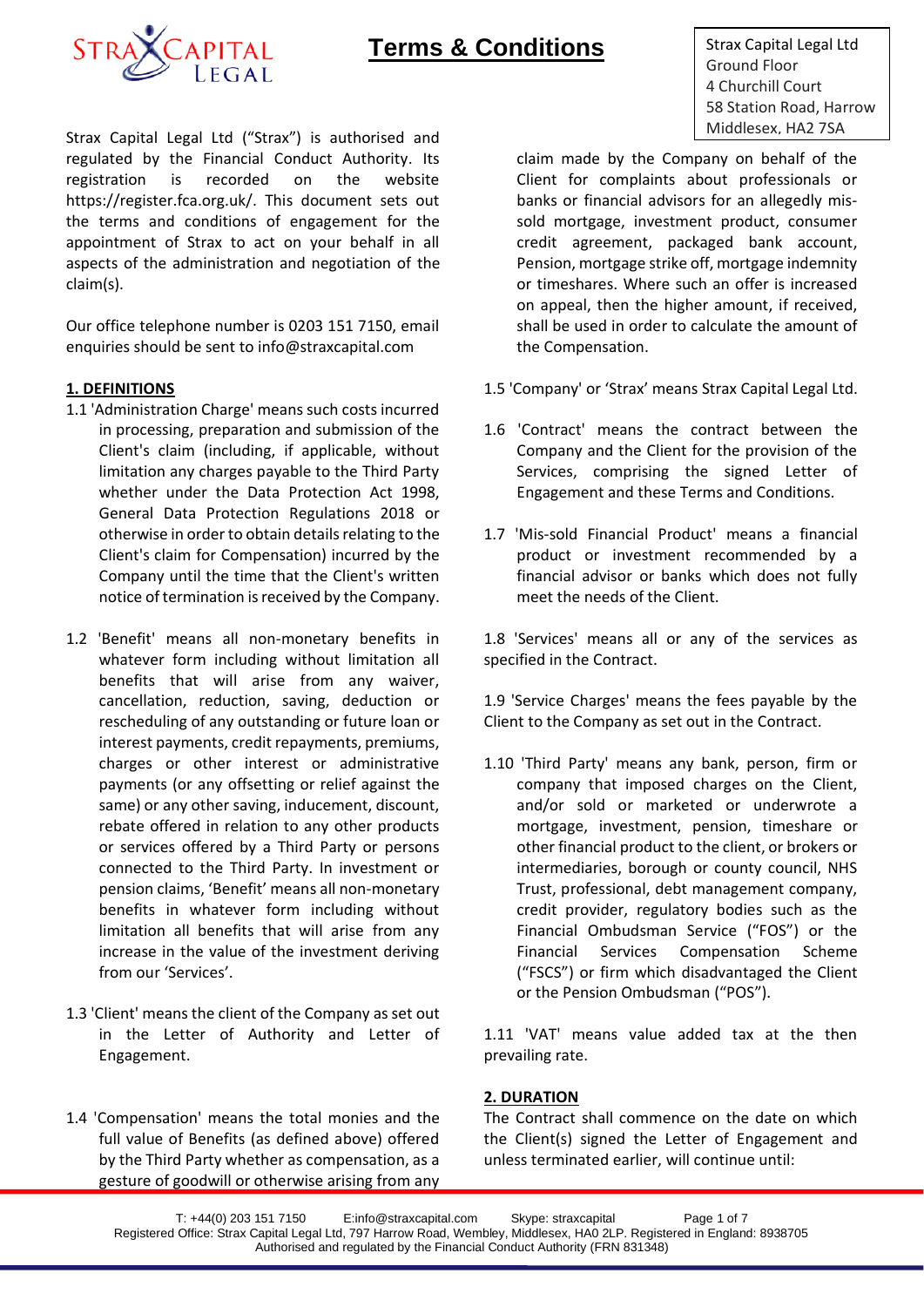

2.1 Compensation is recovered for the Client by the Company and the Service Charges or the Administration Charges (as applicable) are paid by the Client; or

2.2 The Company advises the Client in writing that it is unable to recover Compensation; or

- 2.3 The Company exercises its right not to pursue a claim for Compensation but this is without prejudice to any rights the Client may have to make a claim.
- 2.4 The Client exercises his right to cancel the contract within 14 days from the date of the signed Letter of Engagement, without charge;
- 2.5 The Client exercises his right to cancel the contract after 14 days from the date of the signed Letter of Engagement. The Company reserves the right to make a cancellation charge that will reflect the work undertaken by The Company in fulfilling its Services. The Company shall limit any charge to what is reasonable in the circumstances.

# **3. SERVICES**

The Company agrees with the Client:

- 3.1 That it will use its reasonable endeavours to pursue an application for Compensation from the Third Party on behalf of the Client where the Company believes that it is reasonable to do so, having regard to the merits and the value of the Client's claim;
- 3.2 To notify the Client promptly and in writing if it decides that it will not pursue an application for Compensation;

3.3 To use reasonable endeavours to keep the Client informed of the progress of the claim;

- 3.4 That it will not seek to recover the Service Charges should the application to the Third Party for Compensation prove unsuccessful;
- 3.5 To act in the best interests of the Client at all times;
- 3.6 In administering your compensation claim, we endeavour to reach the highest possible levels of the service. In particular, we aim to ensure the following service standards are met:
- 1) Telephone enquiries are acknowledged within 48 hours
- 2) Letters and emails will be replied to within 7 working days
- 3) We will inform you of any material developments by post, email or telephone as soon as possible.

If you are not satisfied with service we provide, please contact the Company on the number at the bottom of the page.

- 3.7 The Company will use all reasonable endeavours to perform the Services within a reasonable period from the date of receipt of the letter of engagement signed by the Client. The Company cannot be held responsible for delays due to circumstances beyond its control such as delays caused by the Third Party or the Client. Due to logistical reasons, it is not practicable for the Company to store paper copies of any statements, credit agreements or reports supplied by the firm complained about relating to the Clients claim. The Company will dispose of the paper copies securely.
- 3.8 If the Company believes that the claim has merit, we will act on behalf of the Client to seek compensation. The Company makes no representation or warranty to the Client that Compensation will be obtained or is in any way guaranteed.

# **4. CONTRACT WITH THE COMPANY**

- 4.1 If the Client decides to engage the Company to pursue their claim, the Client will be required to sign a Letter of Engagement for each of their claims.
- 4.2 The Client can seek independent legal advice if they do not understand any of the terms or concepts used within the Letter of Engagement or Terms & Conditions.

# **5. FEES**

**5.1 The Company will charge the Client a fee for the services provided as set out in Schedule 1 of this agreement.** 

Where the Company is working on a Compensation claim for both the Client and their

T: +44(0) 203 151 7150 E:info@straxcapital.com Skype: straxcapital Page 2 of 7 Registered Office: Strax Capital Legal Ltd, 797 Harrow Road, Wembley, Middlesex, HA0 2LP. Registered in England: 8938705 Authorised and regulated by the Financial Conduct Authority (FRN 831348)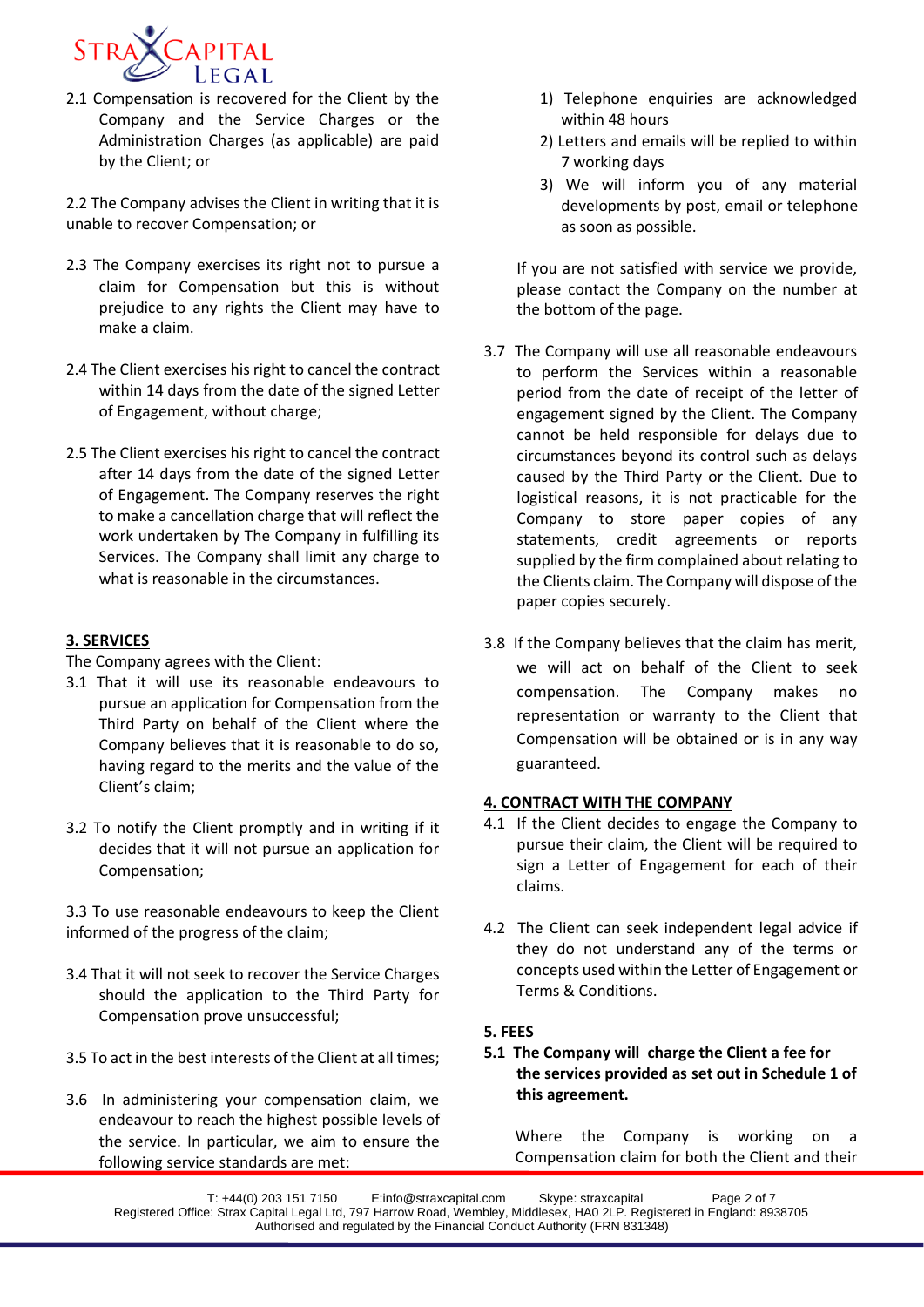

spouse, the Company will only charge the fee once in Schedule 1 i.e. the Client and their spouse will not be charged separately a fee in Schedule 1 for the same Compensation claim.

- 5.2 The Company does not charge a fee where the Company has been unsuccessful in claiming compensation unless otherwise discussed and set out in the Letter of Engagement.
- 5.3 If the Third Party who the Company complains to pays Compensation directly to the Client, the Company shall invoice the Client for the fee which will become immediately due and payable by cheque or bank transfer within 7 days.
- 5.4 The liability for the Client to pay the Service Charge is (where the Client is more than one person) joint and several. This means that the Company can recover all of such charges from any person who is the Client.
- 5.5 Invoice payment is due within 14 days. Please be advised that we will charge 1% interest per month on late payment of invoices.
- 5.6 The fee as outlined in Schedule 1 is for each claim we work on to obtain compensation for you. For example, if you have 3 claims we are working on to obtain compensation, then we will charge a fee per Schedule 1 on each claim separately. We will not aggregate the compensation on each of the claims.

# **6. DEBT RECOVERY**

6.1 In the event the Client has refused to pay the Company's Service Charges or where all fair and reasonable attempts to establish an affordable payment plan to pay the Company's Service Charge have failed, the Company shall take steps to recover any Service Charges due and unpaid by the Client to the Company, the Client shall pay to the Company the Company's costs (including administrative costs) of taking such steps plus VAT on those costs and in addition the Client undertakes that it will at all times be responsible for all costs and expenses incurred by the Company, including but not limited to, Court fees, interest and administrative fees in recovering from the Client any Service Charges due and unpaid from the Client to the Company.

For example, if the claim is successful and we obtain compensation then we will charge you as fee as set out in Schedule 1. In the event we are not paid our fees and we need to recover our fees, we may incur costs such as court fees and administrative fees. We will charge you these additional fees in addition to the fee as set out in Schedule 1.

# **7. PAYMENT OBLIGATIONS OF THE CLIENT AND THE COMPANY**

- 7.1 The amount of the Service Charges payable by the Client to the Company is set out in the signed Letter of Engagement relating to the Services. The Client agrees that it is liable to pay the Service Charges to the Company if the Compensation is paid directly to the Client by the Third Party.
- 7.2 All Service Charges and other fees payable by the Client to the Company shall be paid by the Client within 14 days of the Company's invoices for such charges or (if stated) by such later date stated in the Company's invoices.
- 7.3 When an offer for Compensation is obtained from the Third Party on behalf of the Client which in the reasonable opinion of the Company is fair and reasonable having regard to the relevant timescales and that offer is rejected by the Client then the Company reserves the right to charge a fee equal to the amount of the Service Charge which would have been payable in the event that the Client accepted that offer in line with the Company's advice.

#### **8. GENERAL OBLIGATIONS OF THE CLIENT**

The Client agrees with the Company:

8.1 To provide promptly all such information as the Company may from time to time reasonably request;

8.2 To ensure that all information sent to the Company is true, accurate, and not misleading;

8.3 To authorise the Company to act on its behalf to contact the Third Party or such other persons, firms or companies as the Company considers necessary to perform the Services and to authorise the release of any such information as the Company deems appropriate;

8.4 To authorise the Company on an exclusive basis to negotiate on the merits of the Client's claim;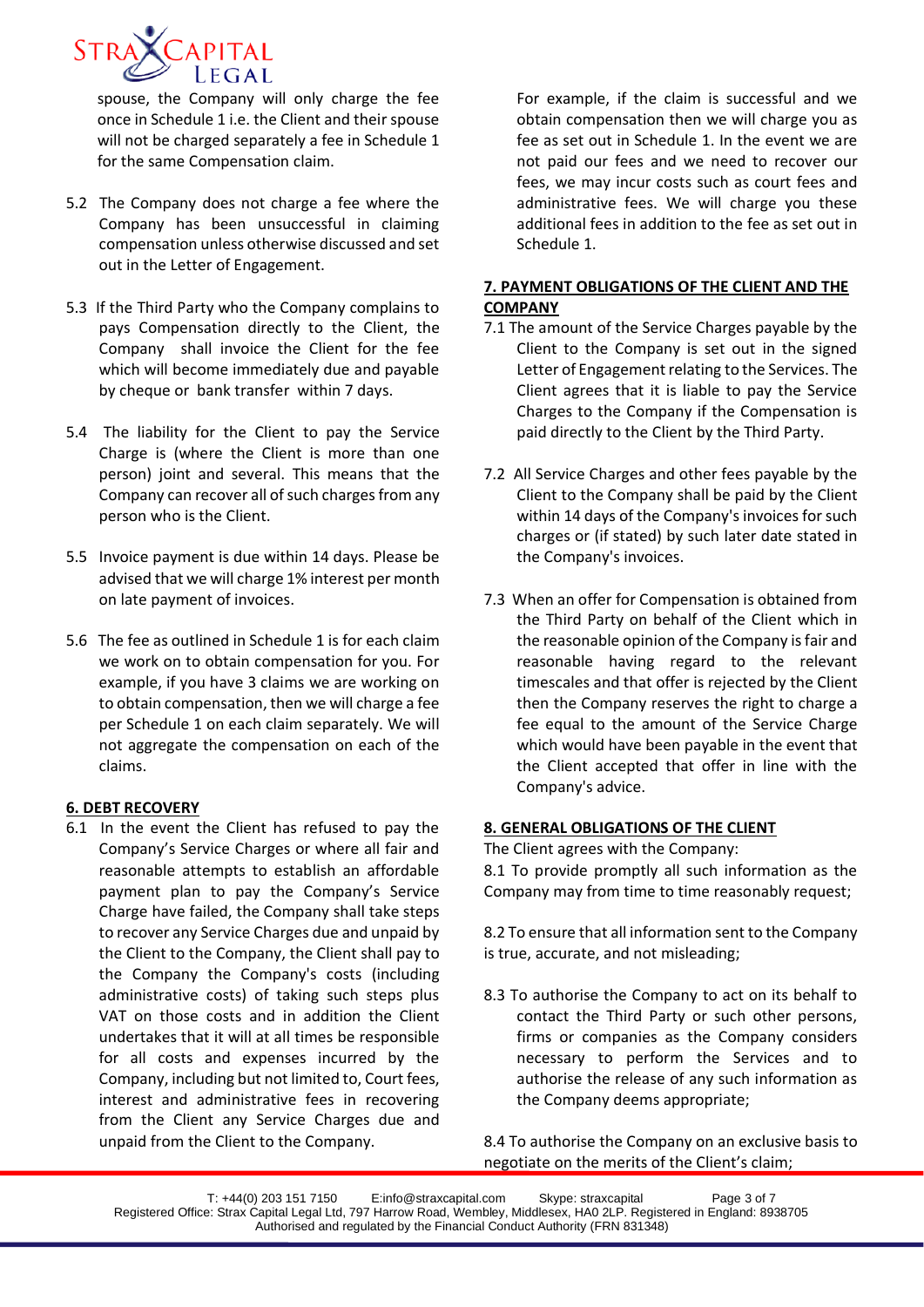

- 8.5 To deal with all correspondence from the Company promptly, including without limitation to return to the Company either the Third Party's acceptance form or a letter rejecting the Third Party's offer as soon as reasonably practicable and in any event within 28 days.
- 8.6 Not to appoint any other claims handling company or other person, firm or company to provide the Services during the term of the Contract without the prior written consent of the Company;
- 8.7 Not to pursue the claim during the term of the Contract personally and not to contact the relevant dispute resolution service;
- 8.8 Not to contact or correspond or communicate with the Third Party without the consent of the Company, as this may prejudice any on-going negotiations;

8.9 To immediately copy to the Company any correspondence it receives from the Third Party;

- 8.10 That the Client has not previously claimed or received compensation or an offer of compensation from the Third Party.
- 8.11 To immediately send to the Company a copy of any correspondence received by the Client from the firm complained about

8.12 To inform the Company immediately of any change in circumstance or change in contact details of the Client

8.13 To not ask the Company or its solicitors to act in an improper or unreasonable way

**Please note should the Client fail to adhere to their responsibilities set out above then the Company reserves the right to charge the Client for the time spent by the Company in dealing with their claim in full on an hourly basis and the Company's charges will be calculated by reference to the time spent by the Company in dealing with this matter plus VAT if applicable.**

#### **9. THE CLAIM PROCESS**

9.1 In most cases, we request your documents from the firm you are complaining about. They are

allowed 40 days to respond to this request, but often take far longer.

- 9.2 Once we have these documents we process all claims in house. If a financial services claim, the firm has 8, 12 or 16 weeks in order to respond. They often take longer than this, however, and even when this response has been received it can be unsatisfactory.
- 9.3 Different types of claims take varying amounts of time, from under two weeks to several months. The length of time taken to complete your claim also depends on the complexity of the claim and complaint levels at firms and their respective ombudsman.

#### **10. LIABILITY**

- 10.1 The Company's liability in respect of the Services is to provide the same with reasonable skill and care. The Company does not make any other promises or warranties about the Services.
- 10.2 Any claim by the Client for compensation for loss caused by the Company's negligence or breach of contract must be notified to the Company as soon as practicable after the damage is discovered.

#### **11. TERMINATION**

- 11.1 The Company shall have the right by giving written notice to the Client at any time to immediately terminate the Contract if:
	- 1. The Client is adjudicated bankrupt, enters into a voluntary arrangement with its creditors or has a receiver appointed under the Mental Health Act 1983; or
	- 2. The Client does not follow any reasonable recommendations of the Company.
- 11.2 The Client shall have the right to terminate the Contract by giving notice to the Company within 14 days of signing the Contract.
- 11.3 After the 14 days of signing the Contract, any termination by the Client must be confirmed in a clear statement setting out the decision to cancel the Contract. A cancellation form has been provided to cancel the contract at the end of this document –the Client does not have to use the cancellation form.

T: +44(0) 203 151 7150 E:info@straxcapital.com Skype: straxcapital Page 4 of 7 Registered Office: Strax Capital Legal Ltd, 797 Harrow Road, Wembley, Middlesex, HA0 2LP. Registered in England: 8938705 Authorised and regulated by the Financial Conduct Authority (FRN 831348)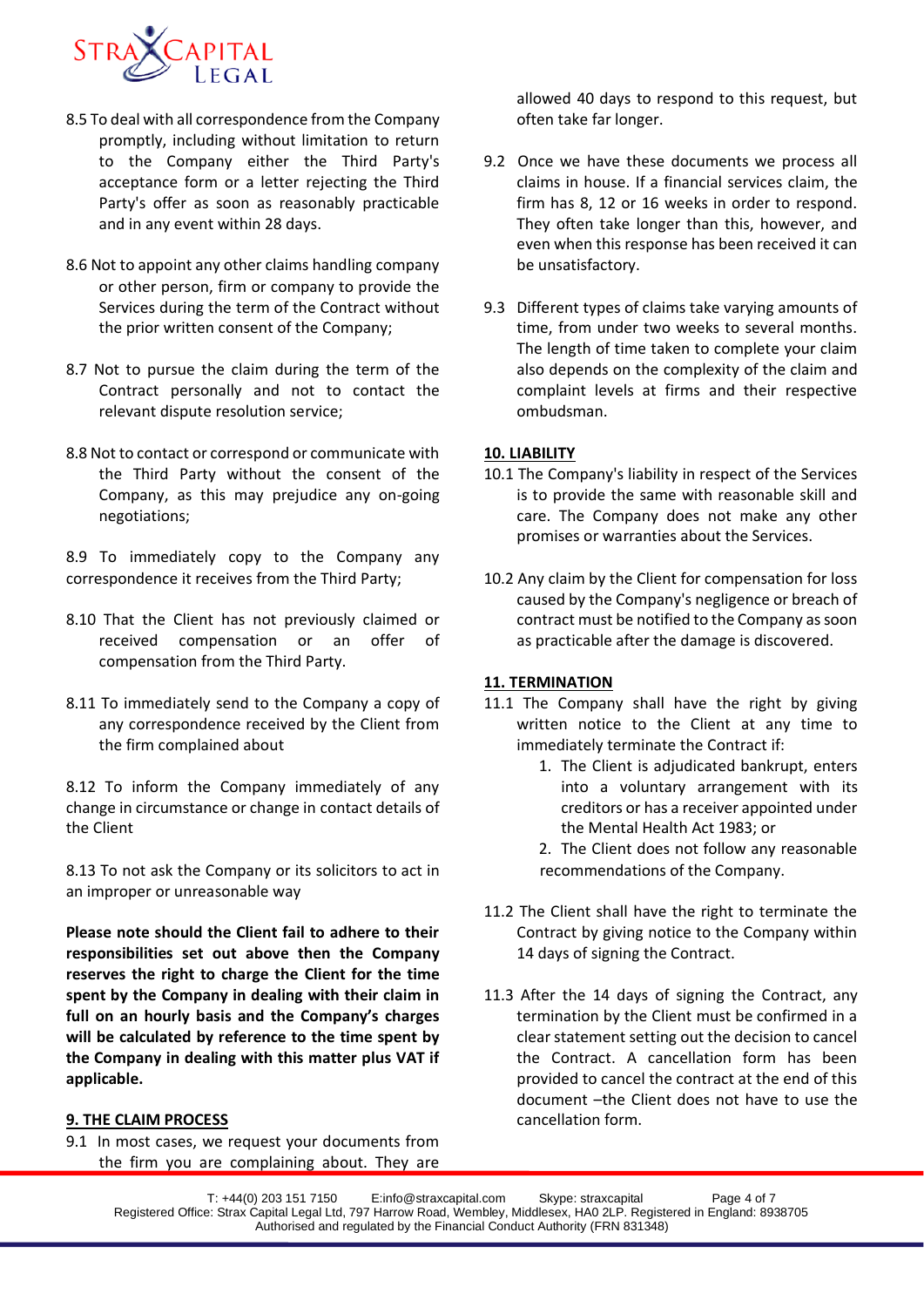

11.4 In the event that the Client terminates the Contract after 14 days, the Company reserves the right to charge an Administration Charge to the Client at the Company's standard hourly rate (£200+vat) for preparation, processing, and submission costs as may have been incurred by the Company up to the time the Client's notice of cancellation has been received by the Company. We will cap this Administration Charge up to the maximum fee payable, under this Agreement, based on any Compensation offered or if no Compensation is offered then the maximum fee will be based on the amount of Compensation calculated by us to be claimed on your behalf.

# **12. SOLICITORS**

12.1 The Company can refer the Client's claim to its panel of solicitors and barristers for review if necessary on agreement by the Client. On the merits of the case they will consider working on a contingent basis. In this event, our Engagement will come to an end.

# **13. FORCE MAJEURE**

13.1 The Company shall not be liable for any delay or other failure to perform any services by reason of any cause whatsoever beyond its reasonable control and the time for performance shall be extended by the period of any such delay.

# **14. CONFIDENTIALITY**

- 14.1 Both parties agree to keep confidential the subject matter of the Contract and any information (whether written or oral) acquired by that party in connection with the Contract and not to use any such information except for the purpose of performing its obligations under the Contract.
- 14.2 Both parties agree that the provisions of Condition 14.1 shall not apply to information already in the public domain other than as a breach of Condition 14.1.
- 14.3 The restrictions contained in Condition 14.1 shall continue to apply following the termination of the Contract without limit in time.

# **15. PRIVACY POLICY AND DATA PROTECTION**

15.1 The Company agrees to comply with any written Subject Access Request under the GDPR made by the Client for the personal data that it holds subject to any exemptions that may apply from time to time

- 15.2 The Company further agrees to correct any inaccuracies in the Client's personal data held at the request of the Client.
- 15.3 By acceptance of the Company's privacy policy and unless and until the Company receives written instruction to the contrary, the Client agrees that the Company may share the Client's personal information with banks, Financial Advisers or other relevant institutions and to affiliates, associated companies or firms or service partners for the purposes of assisting the Client with the Client's claim for compensation or any financial matters that the Company believes may be of assistance to the Client. Except as explicitly stated in this condition and the privacy policy, the Company does not disclose to any third party the information provided by the Client. Our privacy policy is on our website https://www.straxcapital.com/privacypolicy.
- 15.4 The Client acknowledges and agrees that its personal data may be submitted to a credit reference agency and processed on behalf of the Company in connection with the Services.

#### **16. RIGHTS OF THIRD PARTIES**

16.1 A person who is not a party to the Contract will have no rights pursuant to the Contracts (Rights of Third Parties) Act 1999 to enforce the Contract.

# **17. NOTICES**

17.1 Any notice to be given in accordance with the Contract and these terms and conditions must be in writing.

#### **18. VARIATIONS**

18.1 No variation to these conditions shall be binding unless agreed in writing between the Company and the Client.

#### **19. WAIVER**

19.1 No failure or delay in exercising any of the Company's rights shall constitute a waiver of the same or any other of its rights.

#### **20. LAW AND JURISDICTION**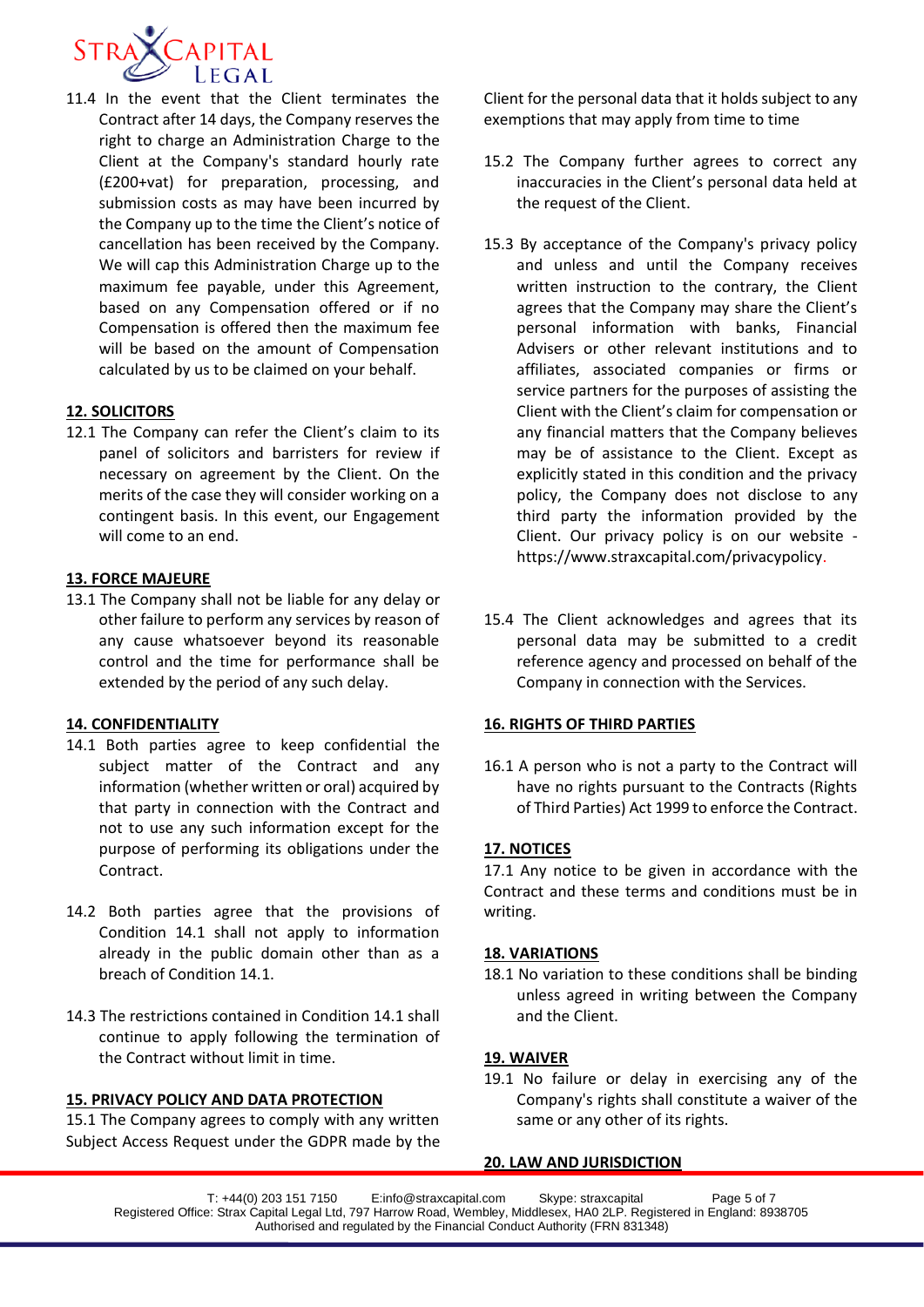

20.1 The law applicable to the Contract shall be English law and the parties consent to the jurisdiction of the English courts in all matters affecting the Contract.

### **21. THE OMBUDSMAN**

- 21.1 The Company's specialist claims department will keep the Client informed as to the progress of their claim, calculate, where possible a fair settlement or will liaise with their accountant to understand their potential loss and ensures the Company's files are kept secure and up to date.
- 21.2 The Company handles every aspect of the Client's case, from requesting the information from the Third Party, to calculating the claim, sending the letter of claim, through to negotiations, referral and liaising with the FOS, FSCS, POS and chasing payment from the Third Party.
- 21.3 However, the Client does not have to use a professional claims company as the Client has the right to complain directly for free. Furthermore, the Client also has recourse to the FOS and POS for impartial, free adjudication if the Client is not satisfied with the finance company's response. The same is true for the FSCS.
- 21.4 There may be solicitors whom the Client can approach independently who may consider taking on their claim.

#### **22. RISKS**

22.1 Given that the Company does not generally charge upfront fees, there are few risks in engaging the Company to pursue the Client's compensation claim.

22.2 There is a possibility that a credit provider may close the Client's account if the Client complains about charges, but this is rare. The Company will always complain to the finance company and the FOS if this occurs.

#### **23. COMPLAINTS PROCEDURE**

23.1 The Company aims to provide a service which is fair, clear and professional. If the Client believes that the Company has not met these standards, then the Client is entitled to lodge a complaint against the Company.

The Company operates a complaints procedure which follows the Complaint Handling Rules laid down by the Financial Conduct Authority.

23.2 The Client may make a complaint about any aspect of our service – our complaint procedure is available on our website www.straxcapital.com.